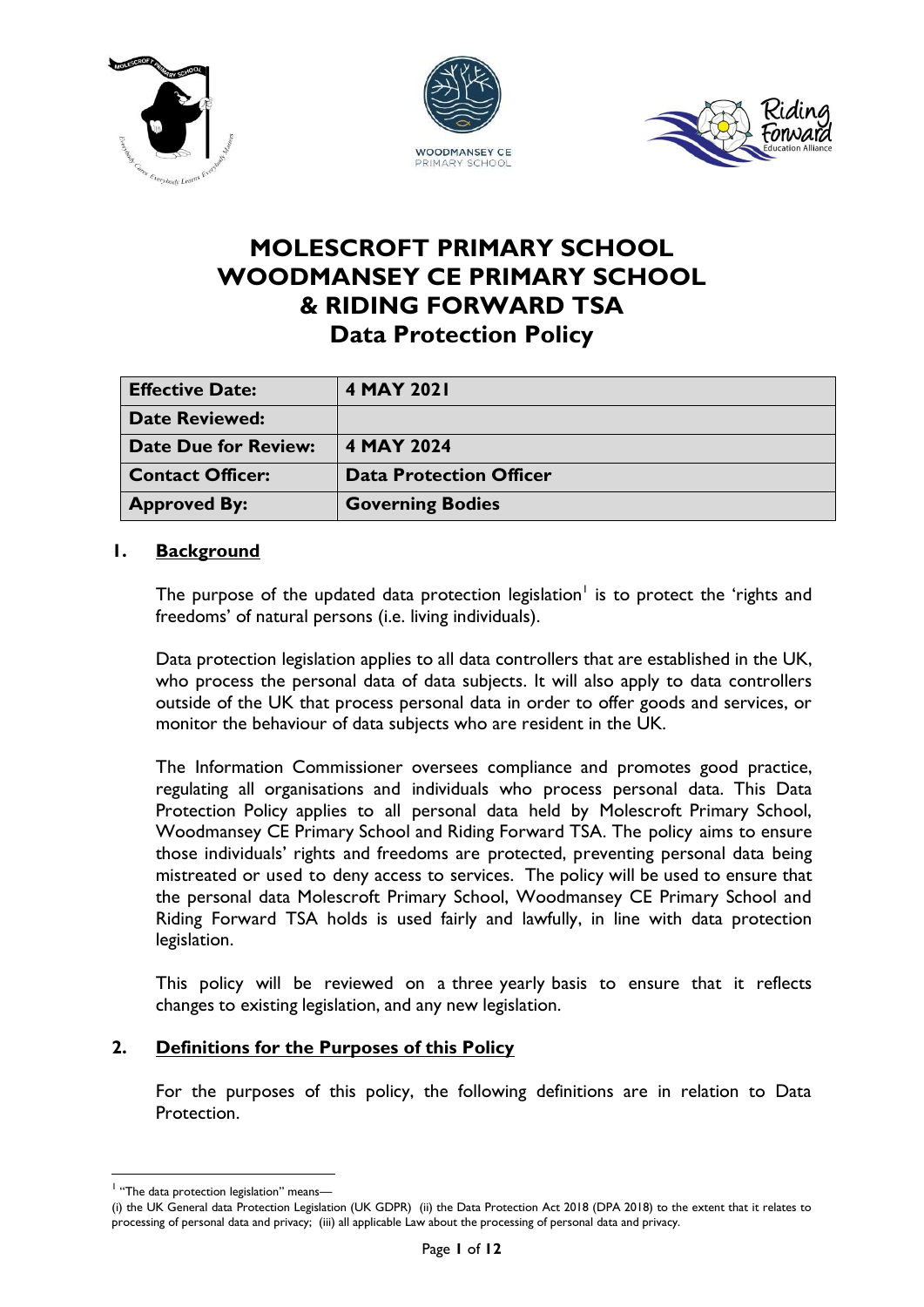Personal data – any information relating to an identified or identifiable natural person ('data subject'); an identifiable natural person is one who can be identified, directly or indirectly, in particular by reference to an identifier such as a name, an identification number, location data, an online identifier or to one or more factors specific to the physical, physiological, genetic, mental, economic, cultural or social identity of that natural person.

Special categories data – personal data revealing racial or ethnic origin, political opinions, religious or philosophical beliefs, or trade-union membership, and the processing of genetic data, biometric data for the purpose of uniquely identifying a natural person, data concerning health or data concerning a natural person's sex life or sexual orientation.

Data controller – the natural or legal person, public authority, agency or other body which, alone or jointly with others, determines the purposes and means of the processing of personal data.

Data subject – any living individual who is the subject of personal data held by an organisation.

Processing – any operation or set of operations which is performed on personal data or on sets of personal data, whether or not by automated means, such as collection, recording, organisation, structuring, storage, adaptation or alteration, retrieval, consultation, use, disclosure by transmission, dissemination or otherwise making available, alignment or combination, restriction, erasure or destruction.

Profiling – is any form of automated processing of personal data intended to evaluate certain personal aspects relating to a natural person, or to analyse or predict that person's performance at work, economic situation, location, health, personal preferences, reliability, or behavior. This definition is linked to the right of the data subject to object to profiling and a right to be informed about the existence of profiling, of measures based on profiling and the envisaged effects of profiling on the individual.

Personal data breach (PDB) – a breach of security leading to the accidental, or unlawful, destruction, loss, alteration, unauthorised disclosure of, or access to, personal data transmitted, stored or otherwise processed. There is an obligation on the controller to report personal data breaches to the Information Commissioners Office (ICO) and where the breach is likely to adversely affect the personal data or privacy of the data subject.

Information Society Services – any service normally provided for remuneration, at a distance, by electronic means and at the individual request of a recipient of services.

Child – anyone under the age of 13 years old. The processing of personal data of a child for online services<sup>2</sup> are only lawful if parental or custodian consent has been obtained (this does not include preventive or counselling services). The controller shall make reasonable efforts to verify in such cases that consent is given or authorised by the holder of parental responsibility over the child.

 2 Refers to information society services as defined by the Electronic Commerce Regulations 2002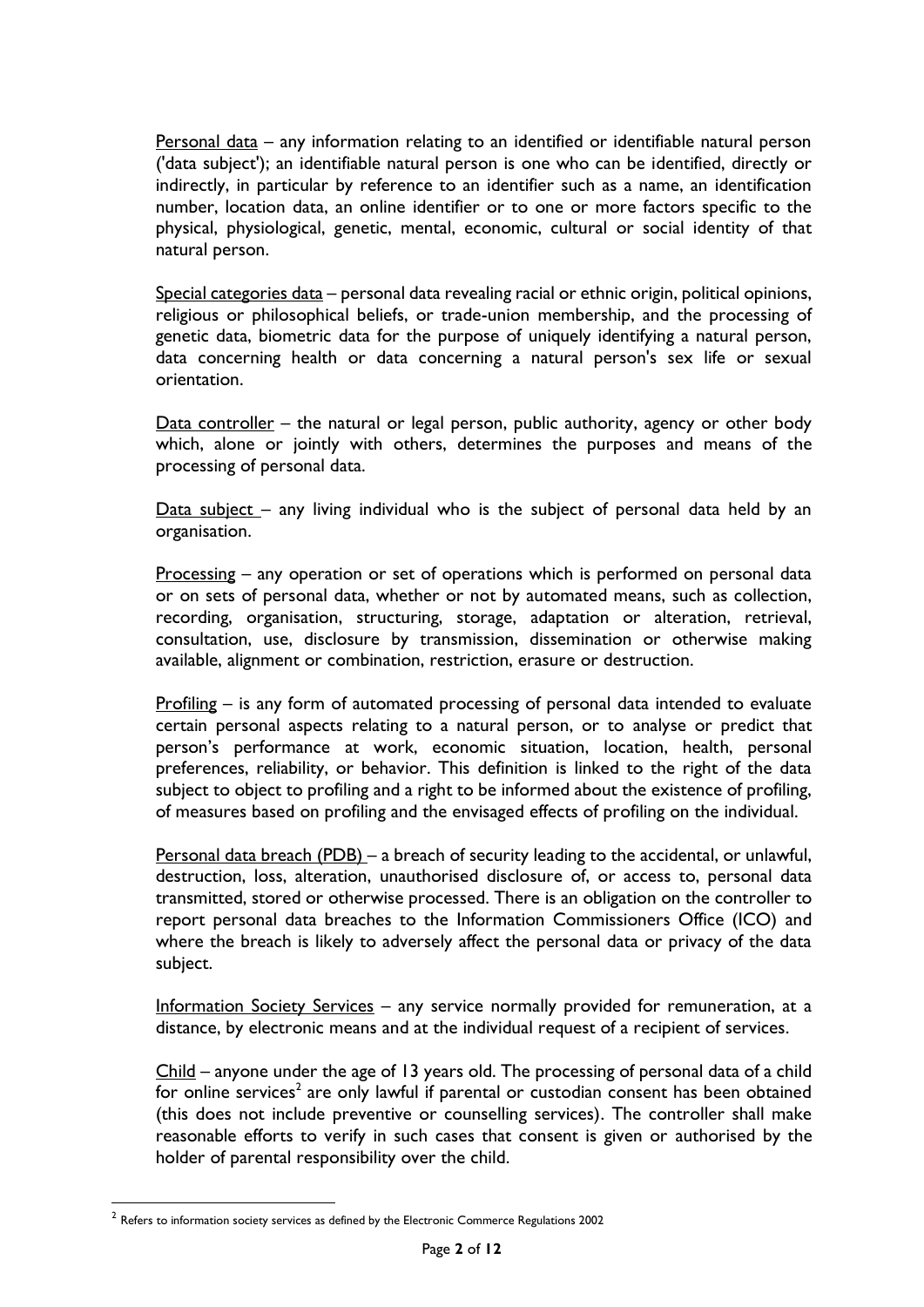Consent - in relation to the processing of personal data relating to an individual, means a freely given, specific, informed and unambiguous indication of the individual's wishes by which the individual, by a statement or by a clear affirmative action, signifies agreement to the processing of the personal data.

Third party – a natural or legal person, public authority, agency or body other than the data subject, controller, processor and persons who, under the direct authority of the controller or processor, are authorised to process personal data.

## **3. Policy Statement**

In order to operate effectively, Molescroft Primary School, Woodmansey CE Primary School and Riding Forward TSA has to process personal information about people with whom it works. These may include members of the pupils, parents, current, past and prospective employees and suppliers. In addition, it is required by law to process information in order to comply with the requirements of central government.

Molescroft Primary School, Woodmansey CE Primary School and Riding Forward TSA is committed to ensuring compliance with data protection legislation. Molescroft Primary School, Woodmansey CE Primary School and Riding Forward TSA regards the lawful and correct treatment of personal information as essential to its successful operations and to maintaining confidence between Molescroft Primary School, Woodmansey CE Primary School and Riding Forward TSA and those with whom it carries out business. Molescroft Primary School, Woodmansey CE Primary School and Riding Forward TSA fully endorses the principles of data protection by design and default. To this end, the Molescroft Primary School, Woodmansey CE Primary School and Riding Forward TSA will ensure its Data Protection Officer is able to fulfil their tasks as defined in data protection legislation.

Third parties who have access to personal data will be expected to have read and understood this policy. No third party will be able to access personal data without being committed to having obligations no less onerous than Molescroft Primary School, Woodmansey CE Primary School and Riding Forward TSA. Molescroft Primary School, Woodmansey CE Primary School and Riding Forward TSA will make every effort to ensure data subjects can exercise their rights. Any breach of data protection legislation will be dealt with as a matter of urgency. If required, breaches will be reported to the appropriate authorities and dealt with as criminal offence. Molescroft Primary School, Woodmansey CE Primary School and Riding Forward TSA is committed to working with the ICO in all areas relating to personal data.

## **4. Corporate Requirements**

Molescroft Primary School, Woodmansey CE Primary School and Riding Forward TSA is a data controller as defined by data protection legislation. It is the responsibility of the Governors to ensure compliance with Data Protection legislation. However, the Head Teacher is responsible for ensuring compliance within the day to day activities of the school.

All those in managerial or supervisory roles throughout Molescroft Primary School, Woodmansey CE Primary School and Riding Forward TSA are responsible for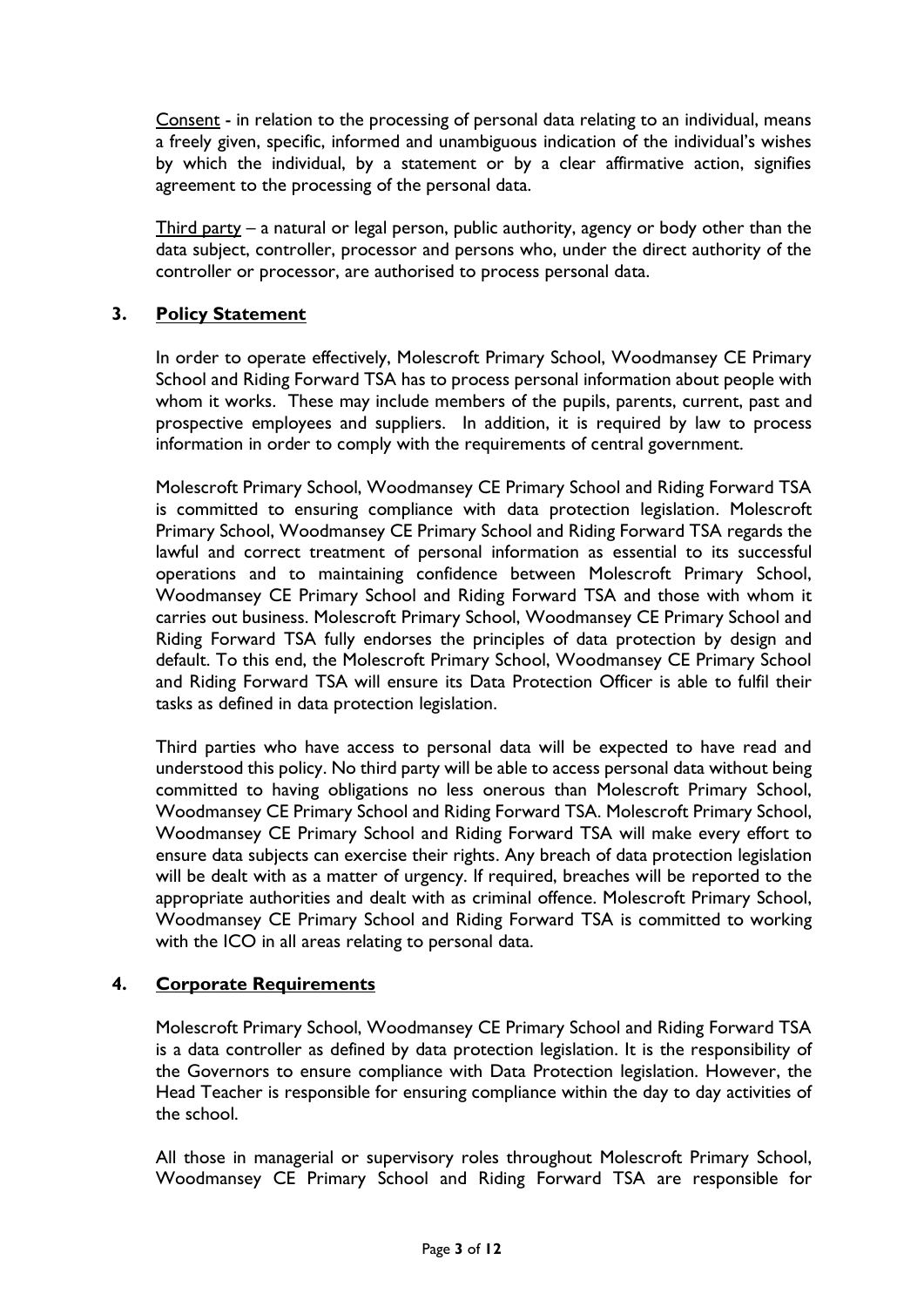encouraging good information handling practices. Compliance with data protection legislation and this policy is the responsibility of all employees.

Employees are responsible for ensuring that any personal data about them and supplied by them is accurate and up-to-date. All employees who process personal data are responsible for their own compliance with data protection legislation and this policy. Failure to do so may result in disciplinary action which could lead to dismissal. Molescroft Primary School, Woodmansey CE Primary School and Riding Forward TSA Induction Procedure sets out the specific requirements and awareness raising requirements. These are renewed annually.

Jenny Wilson is the appointed Data Protection Officer (DPO) and is accountable to The Head Teacher and Governors and will ensure that the tasks outlined within data protection legislation are fulfilled. The DPO carries out their tasks in addition for Woodmansey CE Primary School which is in a formal collaboration with Molescroft Primary School.

The first point of contact for data protection matters is Jenny Wilson however anyone has the right to speak to the DPO about their tasks.

## **5. Policy Development including Consultation**

The following people and groups were consulted in development of this policy:

East Riding of Yorkshire Council *(as part of a traded service)* IT Governance Ltd as part of the East Riding of Yorkshire Council's traded service *(this document contains material that is distributed under license from IT Governance Ltd. No reproduction or distribution of this material is allowed outside of your organisation without the permission of IT Governance Ltd.)*

## **6. Links with other Policies and Strategies**

This policy links to other Safeguarding Policies:

## **7. Data Protection Principles**

All processing of personal data must be conducted in accordance with data protection principles. Molescroft Primary School, Woodmansey CE Primary School and Riding Forward TSA policies and procedures are designed to ensure compliance with these principles.

1. Personal data must be processed lawfully, fairly and transparently

**Lawful** – identify a lawful basis before you can process personal data. These are often referred to as the "conditions for processing", for example consent.

**Fairly** – in order for processing to be fair, the data controller has to make certain information available to the data subjects as practicable. This applies whether the personal data was obtained directly from the data subjects or from other sources.

**Transparently** – data protection legislation includes rules on giving privacy information to data subjects. These are detailed and specific, placing an emphasis on making privacy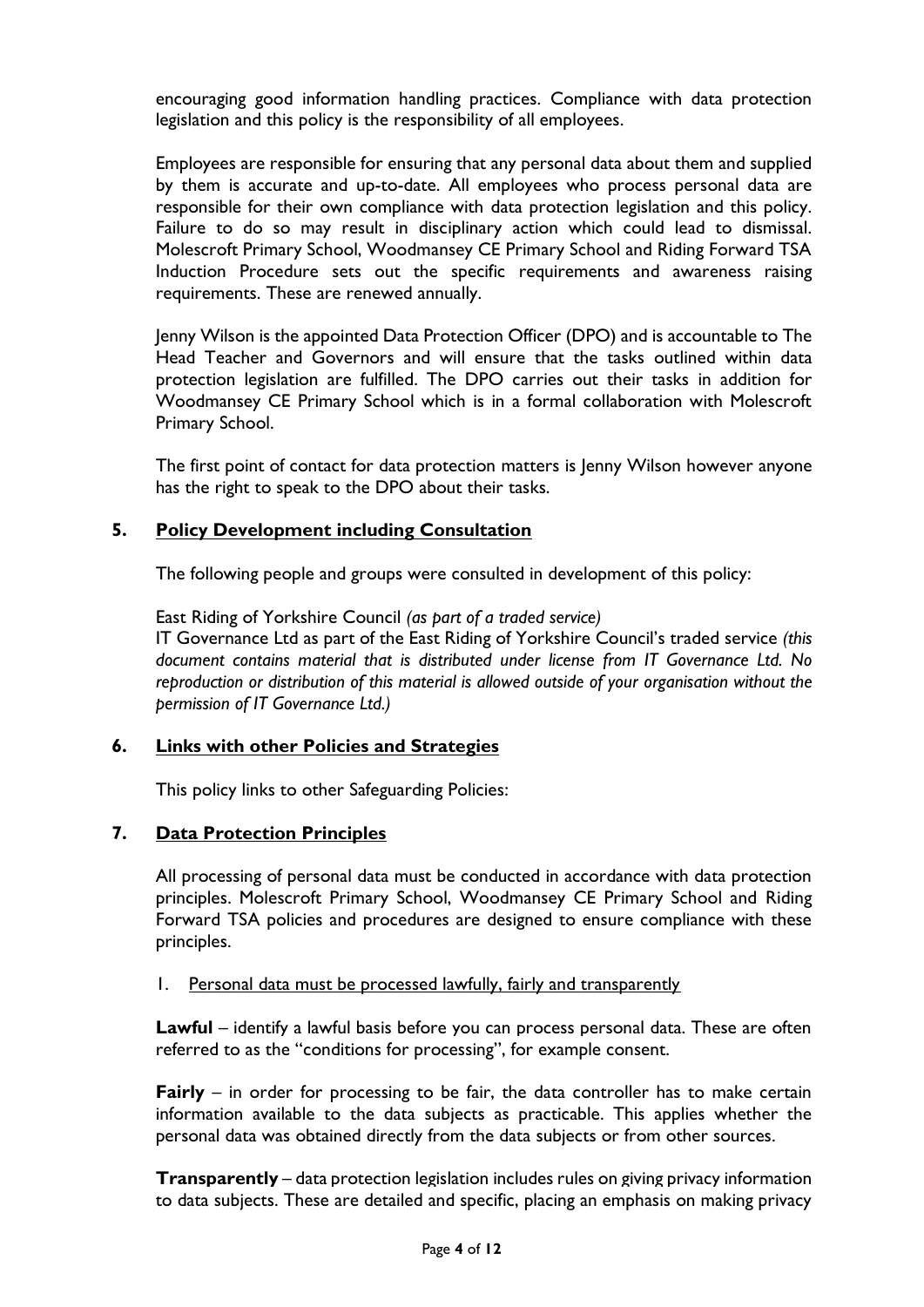notices understandable and accessible. Information must be communicated to the data subject in an intelligible form using clear and plain language.

# 2. Personal data can only be collected for specific, explicit and legitimate purposes

Data obtained for specified purposes must not be used for a purpose that differs from those formally notified to the ICO, outlined on the Molescroft Primary School, Woodmansey CE Primary School and Riding Forward TSA records of processing or in line with this Policy.

## 3. Personal data must be adequate, relevant and limited to what is necessary for processing

Molescroft Primary School, Woodmansey CE Primary School and Riding Forward TSA does not collect information that is not strictly necessary for the purpose for which it is obtained. All data collection forms (electronic or paper-based), including data collection requirements in new information systems, must include a fair processing statement or link to privacy statement and approved by the DPO. The DPO will ensure that, on a regular basis all data collection methods are reviewed to ensure that collected data continues to be adequate, relevant and not excessive.

4. Personal data must be accurate and kept up to date with every effort to erase or rectify without delay

Data that is stored by Molescroft Primary School, Woodmansey CE Primary School and Riding Forward TSA must be reviewed and updated as necessary. No data should be kept unless it is reasonable to assume that it is accurate. The DPO is responsible for ensuring that all staff are trained in the importance of collecting accurate data and maintaining it.

It is the responsibility of the data subject to ensure that data held by Molescroft Primary School, Woodmansey CE Primary School and Riding Forward TSA is accurate and up to date. Pupils, parents, employees and suppliers should be required to notify the Molescroft Primary School, Woodmansey CE Primary School and Riding Forward TSA of any changes in circumstance to enable personal records to be updated accordingly. Processes will be in place to allow for the updating of records. It is the responsibility of Molescroft Primary School, Woodmansey CE Primary School and Riding Forward TSA to ensure that any notification regarding change of circumstances is recorded and acted upon.

The DPO is responsible for ensuring that appropriate procedures and policies are in place to keep personal data accurate and up to date. On a regular basis the DPO will review these processes and retention dates for personal data processed by Molescroft Primary School, Woodmansey CE Primary School and Riding Forward TSA

The DPO is responsible for making appropriate arrangements so that, third-party organisations that may have been passed inaccurate or out-of-date personal data are informed, ensuring it is not used to inform decisions about the individuals concerned.

5. Personal data must be kept in a form such that the data subject can be identified only as long as is necessary for processing.

Where possible, personal data will be minimised, encrypted or pseudonymised in order to protect the identity of the data subject in the event of a data breach.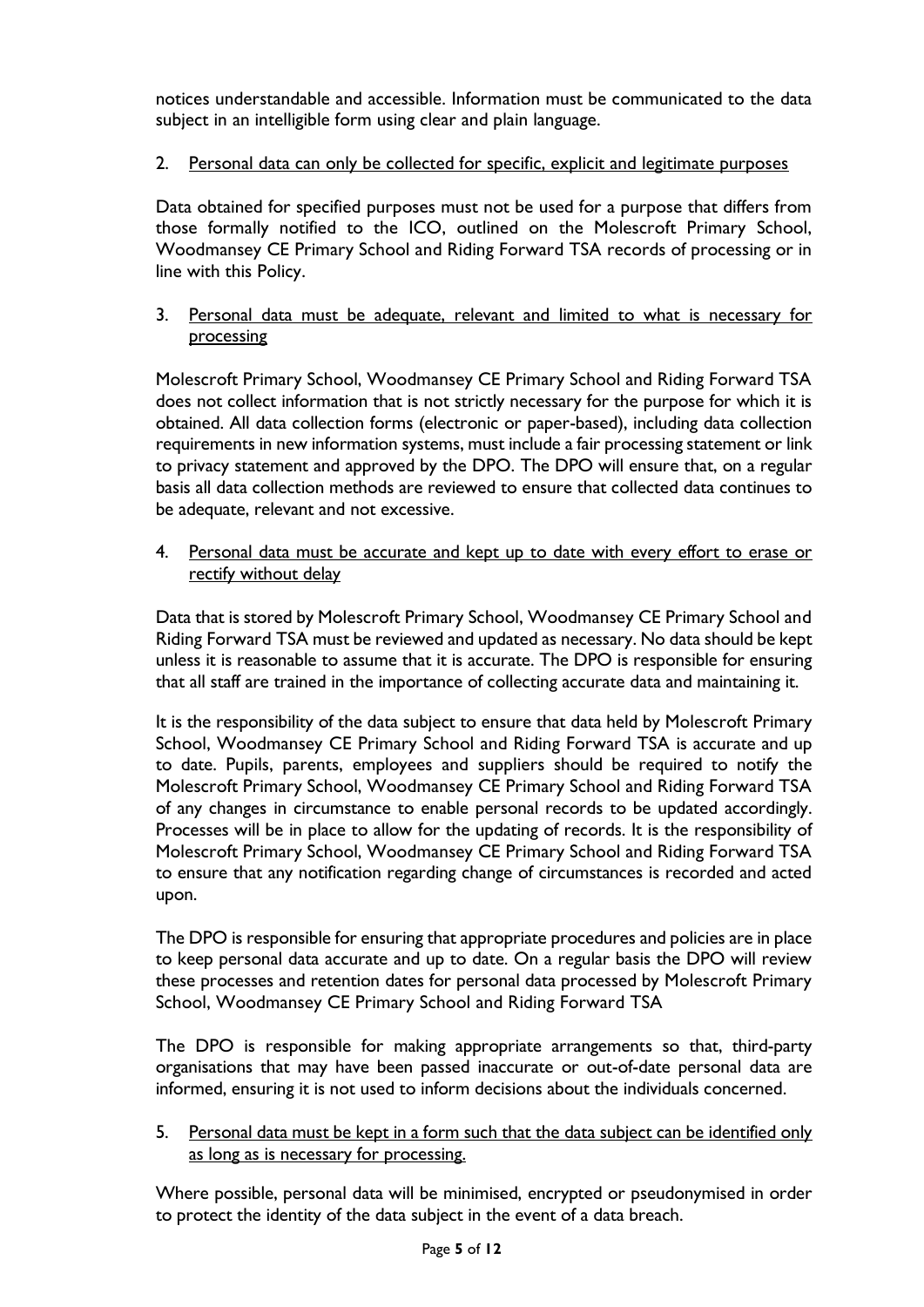Personal data will be retained in line with the EAST RIDING OF YORKSHIRE LA RETENTION SCHEDULE and, once its retention date is passed, it must be securely destroyed. Any data retention that exceeds the retention period must be approved by the Head Teacher. They must ensure that the justification is clearly identified and in line with the requirements of data protection legislation.

#### 6. Personal data must be processed in a manner that ensures the appropriate security

Molescroft Primary School, Woodmansey CE Primary School and Riding Forward TSA will carry out risk assessments taking into account how state of the art technical measures are, the costs of implementation and the risk/likelihood to individuals if a security breach occurs, the effect of any security breach on Molescroft Primary School, Woodmansey CE Primary School and Riding Forward TSA itself, and any likely reputational damage including the possible loss of stakeholder or customer trust.

Both the Data Protection Officer (as controller) and its processors shall implement appropriate technical and organisational measures to ensure a level of security appropriate to the risk, including *where appropriate*:

- the pseudonymisation and encryption of personal data;
- the ability to ensure the ongoing confidentiality, integrity, availability and resilience of processing systems and services;
- the ability to restore the availability and access to personal data in a timely manner in the event of a physical or technical incident;
- a process for regularly testing, assessing and evaluating the effectiveness of technical and organisational measures for ensuring the security of the processing.

The policies and strategies identified in Section 6 of this Policy (6. Links with other Policies and Strategies) must also be considered.

7. The controller must be able to demonstrate compliance with the GDPR's other principles (accountability)

Data protection legislation includes provisions that promote accountability and governance. These complement the transparency requirements. This accountability additional principle requires Molescroft Primary School, Woodmansey CE Primary School and Riding Forward TSA to demonstrate that it complies with the principles and states explicitly that this is the Molescroft Primary School, Woodmansey CE Primary School and Riding Forward TSA's responsibility.

Molescroft Primary School, Woodmansey CE Primary School and Riding Forward TSA demonstrates this compliance through this policy, adhering to codes of conduct, implementing technical and organisational measures, as well as adopting techniques such as data protection by design, and establishing formal procedures in relation to data protection.

#### **8. Data Subjects' Rights**

Data subjects have the following rights regarding data processing, and the data that is recorded about them: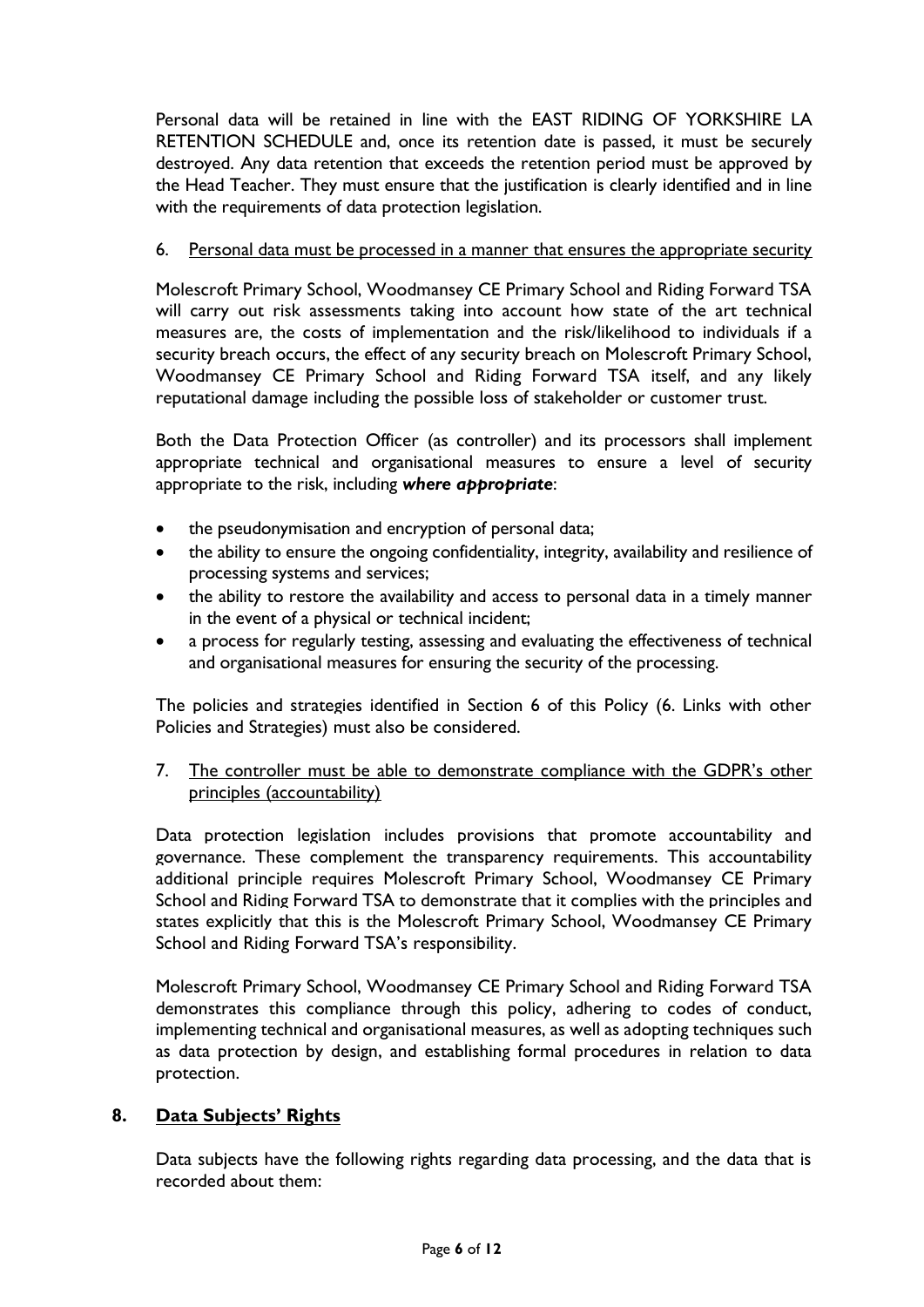- To make subject access requests regarding the nature of information held and to whom it has been disclosed.
- To prevent processing likely to cause damage or distress.
- To prevent processing for purposes of direct marketing.
- To be informed about the mechanics of automated decision-taking process that will significantly affect them.
- To not have significant decisions that will affect them taken solely by automated process.
- To take action to rectify, block, erase, including the right to be forgotten, or destroy inaccurate data.
- To request the ICO assess whether any provision of the data protection legislation has been contravened.
- To have personal data provided to them in a structured, commonly used and machine-readable format, and the right to have that data transmitted to another controller (ported).
- To object to any automated profiling that is occurring without consent.

Molescroft Primary School, Woodmansey CE Primary School and Riding Forward TSA makes every effort to ensure that data subjects may exercise these rights. A data subject may make a data access request as described in the policy. These requests are under normal circumstances free of charge and will be dealt with in one month (although they can be extended by two months in some circumstances).

In addition, parents have their own independent right under The Education (Pupil Information) (England) Regulations 2006 of access to the official education records of their children. Students do not have a right to prevent their parents from obtaining a copy of their school records. As part of this process the school will apply the appropriate charge for providing copies of records. If a parent asks for an Education Record you cannot ask them to make a SAR instead. There will be instances where a request for information includes the educational record, in this instance the information may be dealt with entirely under the SAR process.

Personal data must not be disclosed about a third party except in accordance with data protection legislation. If it appears absolutely necessary to disclose information about a third party, advice should be sought from the DPO.

Data subjects also have the right to complain to Molescroft Primary School, Woodmansey CE Primary School and Riding Forward TSA in relation to the processing of their personal data, the handling of a request from a data subject and appeals from a data subject on how complaints have been handled. This will be done in line with the Molescroft Primary School & Woodmansey CE Primary School Complaints Policy.

## **9. Disclosure of Data**

Molescroft Primary School, Woodmansey CE Primary School and Riding Forward TSA ensures that personal data is not disclosed to unauthorised third parties which includes family members, friends, suppliers, government bodies and other public sector organisations. All employees should exercise caution when asked to disclose personal data held on another individual to a third party.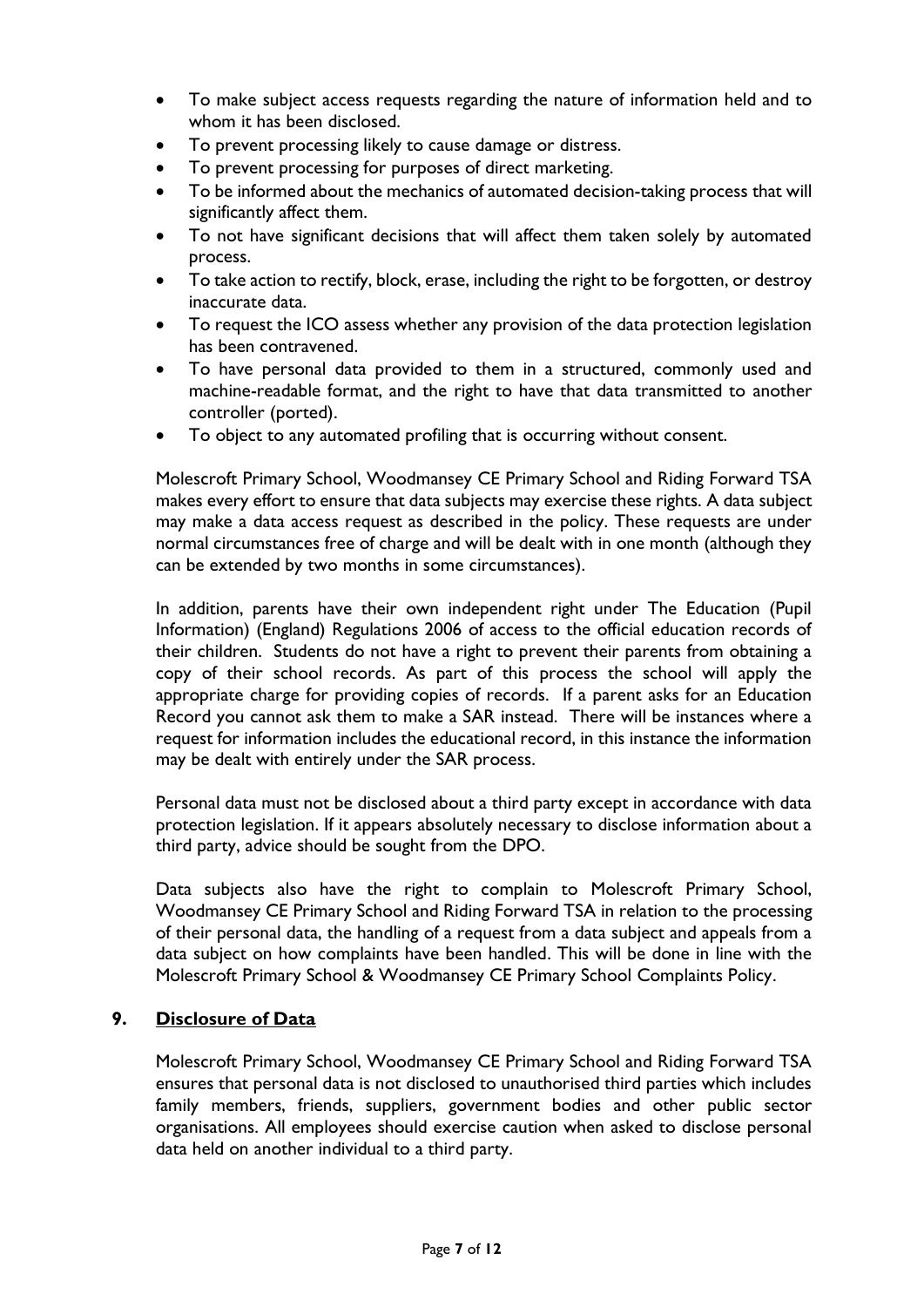All requests to provide data must be supported by the appropriate documentation. Data protection legislation permits disclosures for a number of reasons without consent, these include:

- to safeguard national security;
- prevention or detection of crime including the apprehension or prosecution of offenders;
- assessment or collection of tax duty;
- discharge of regulatory functions (includes health, safety and welfare of persons at work);
- to prevent serious harm to a third party; and
- to protect the vital interests of the individual, this refers to life and death situations.

It is the responsibility of employees to ensure that they have the authority to share information and that the recipient is authorised to receive such information. Failure to do so could lead to action under the Molescroft Primary School disciplinary procedure (and, in exceptional circumstances, criminal charges). Molescroft Primary School, Woodmansey CE Primary School and Riding Forward TSA has a framework in place to facilitate information sharing, the Humber Information Sharing Charter.

Advice should always be sought from the DPO if there is any uncertainty around the disclosure of information.

#### **10. Data Transfers**

Exports of data to countries outside of the UK (referred to in the UK GDPR as 'third countries') can only take place if an appropriate 'level of protection for the fundamental rights of the data subjects' are in place.

This means the transfer of personal data outside of the UK should only take place if one or more of the specified safeguards, or exceptions, apply:

- An adequacy decision.
- Binding corporate rules.
- Model contract clauses.
- Legally binding and enforceable instrument between public authorities or bodies.

Exceptions, in the absence of the above a transfer of personal data to a third country or international organisation, shall only take place on one of the following conditions:

- the data subject has explicitly consented to the proposed transfer, after having been informed of the possible risks of such transfers for the data subject due to the absence of an adequacy decision and appropriate safeguards;
- the transfer is necessary for the performance of a contract between the data subject and the data controller or the implementation of pre-contractual measures taken at the data subject's request;
- the transfer is necessary for the conclusion or performance of a contract concluded in the interest of the data subject between the data controller and another natural or legal person;
- the transfer is necessary for important reasons of public interest;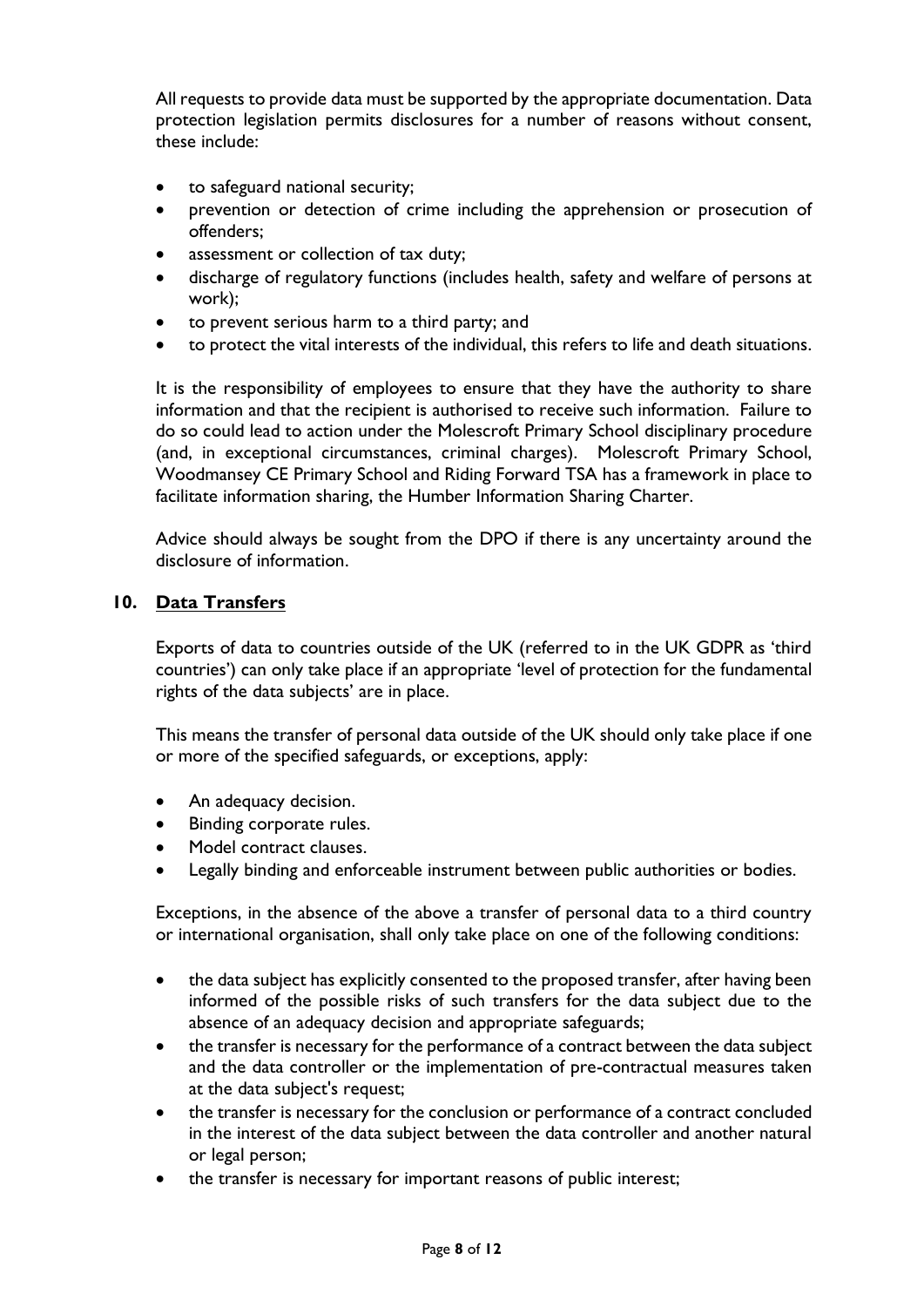- the transfer is necessary for the establishment, exercise or defence of legal claims; and/or
- the transfer is necessary in order to protect the vital interests of the data subject or of other persons, where the data subject is physically or legally incapable of giving consent.

## **11. Consent**

The Molescroft Primary School, Woodmansey CE Primary School and Riding Forward TSA understands 'consent' to mean that the data subject has been fully informed of the intended processing and has signified their agreement, while in a fit state of mind to do so and without pressure being exerted upon them. Consent obtained under duress or on the basis of misleading information will not be valid.

There must be some active communication between the parties to demonstrate active consent. Consent cannot be inferred from non-response to a communication. The data controller must be able to demonstrate that consent was obtained for the processing operation. For special categories data, explicit written consent of data subjects must be obtained unless an alternative legitimate basis for processing exists.

Should Molescroft Primary School, Woodmansey CE Primary School and Riding Forward TSA provides online services to children, parental or custodial authorisation must be obtained. This requirement applies to children under the age of 13.

Whether or not a photograph needs to be protected or falls under data protection legislation can be open to interpretation and the quality of the photograph. However, the school takes this matter extremely seriously and seeks to obtain parents' consent for the use of photographs outside the school and, in particular, to record their wishes if they do not want photographs to be taken of their children.

## **12. Processors and Contracts**

Molescroft Primary School, Woodmansey CE Primary School and Riding Forward TSA will ensure that any processor it engages have a written contract or agreement in place. This is important so both parties understand their responsibilities and liabilities. Processors must only ever act on documented instructions. To be compliant with data protection legislation contracts must include specific items.

## **13. Retention and Disposal of Data**

Molescroft Primary School, Woodmansey CE Primary School and Riding Forward TSA will not keep personal data in a form that permits identification of data subjects for longer than is necessary, in relation to the purpose(s) for which it was originally collected. It may store data for longer periods if the personal data will be processed solely for archiving purposes in the public interest, scientific or historical research purposes or statistical purposes, subject to the implementation of appropriate technical and organisational measures to safeguard the rights and freedoms of the data subject.

The retention period for each category of personal data will be set out in EAST RIDING OF YORKSHIRE LA retention schedules.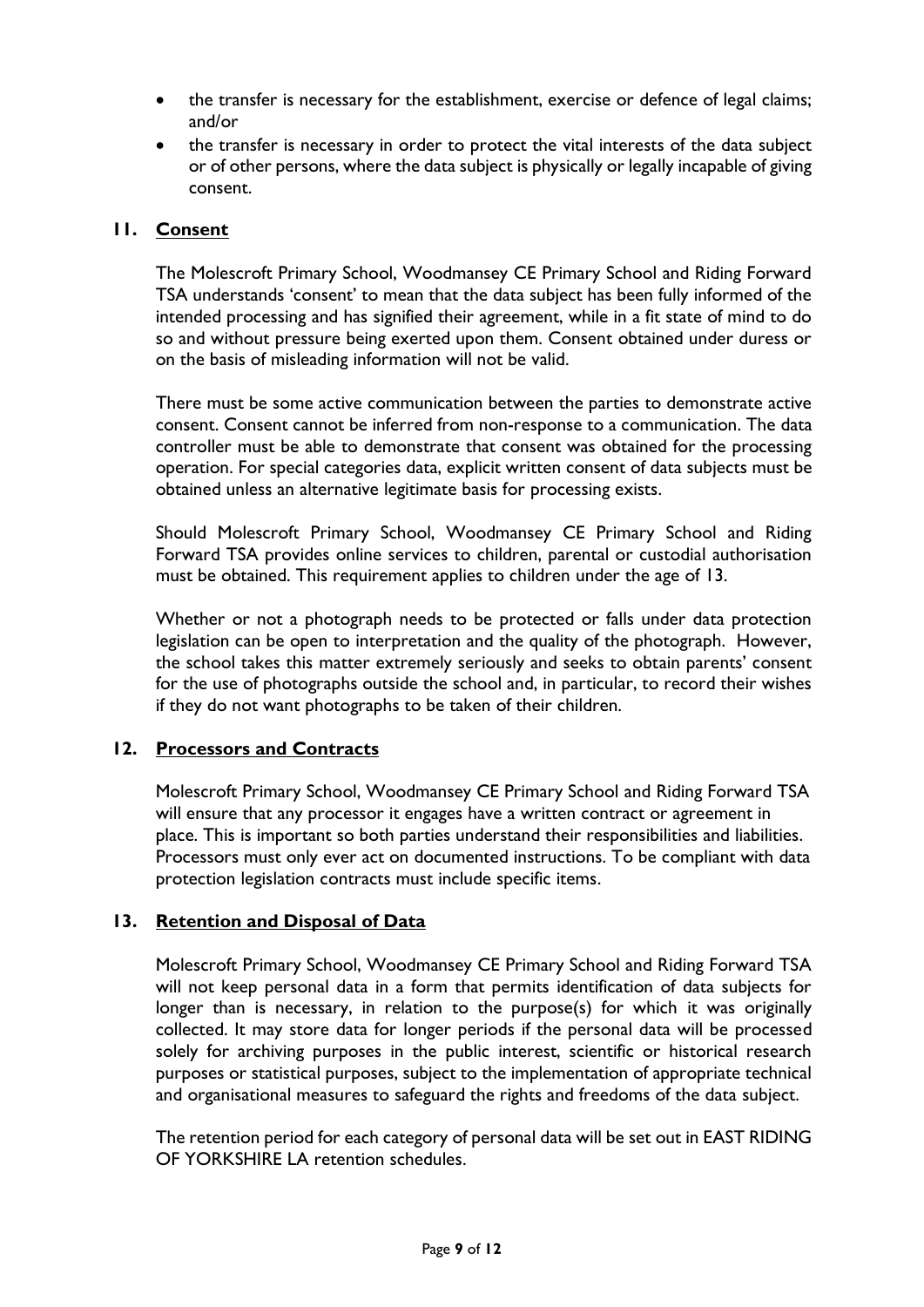Personal data must be disposed of securely in accordance with data protection principle 6. Appropriate procedures must be followed when disposing of personal information. Molescroft Primary School, Woodmansey CE Primary School and Riding Forward TSA will ensure that secure disposal methods are available to staff.

## **14. Records of Processing**

Molescroft Primary School, Woodmansey CE Primary School and Riding Forward TSA has established records of processing activity which help determine the flow of data through the organisation. Molescroft Primary School, Woodmansey CE Primary School and Riding Forward TSA is aware of any risks associated with the processing of particular types of personal data and the level of risk to individuals associated with the processing of their personal data.

## **15. Impact Assessments**

Molescroft Primary School, Woodmansey CE Primary School and Riding Forward TSA will implement technical and organisational measures to ensure that by default, personal data is processed were necessary. Data protection impact assessments (DPIAs) will be carried out in relation to the processing of personal data, and in relation to processing undertaken by other organisations on behalf of Molescroft Primary School, Woodmansey CE Primary School and Riding Forward TSA

Where a type of processing, in particular using new technologies and taking into account the nature, scope, context and purposes of the processing, presents a risk to the rights and freedoms of an individual, Molescroft Primary School, Woodmansey CE Primary School and Riding Forward TSA prior to the processing, will carry out a DPIA. A single DPIA may address a set of similar processing operations that present similar high risks.

Where, as a result of a DPIA, it is clear that Molescroft Primary School, Woodmansey CE Primary School and Riding Forward TSA is about to commence processing of personal data that could cause damage and/or distress to the data subjects, or is deemed high risk (including to the reputation of Molescroft Primary School, Woodmansey CE Primary School and Riding Forward TSA the DPIA must be escalated for review to the DPO. The DPO shall, if there are significant concerns, either as to the potential damage or distress, or the quantity of data concerned, escalate the matter to the ICO.

## **16. Incidents and Breaches**

Molescroft Primary School, Woodmansey CE Primary School and Riding Forward TSA will always treat any data protection incident/breach as a serious issue. In the event of a breach, or suspected breach (incident), the DPO must be informed immediately.

An investigation will take place in line with the Procedures laid down by the East Riding of Yorkshire LA Procedures. This includes Human Resources to ensure any disciplinary action is taken if deemed appropriate and Legal Services. The point of contact for the ICO is the DPO.

Molescroft Primary School, Woodmansey CE Primary School and Riding Forward TSA has an obligation to report certain data protection breaches to the ICO within 72 hours of Molescroft Primary School, Woodmansey CE Primary School and Riding Forward TSA being made aware. The DPO will notify the ICO following an assessment of the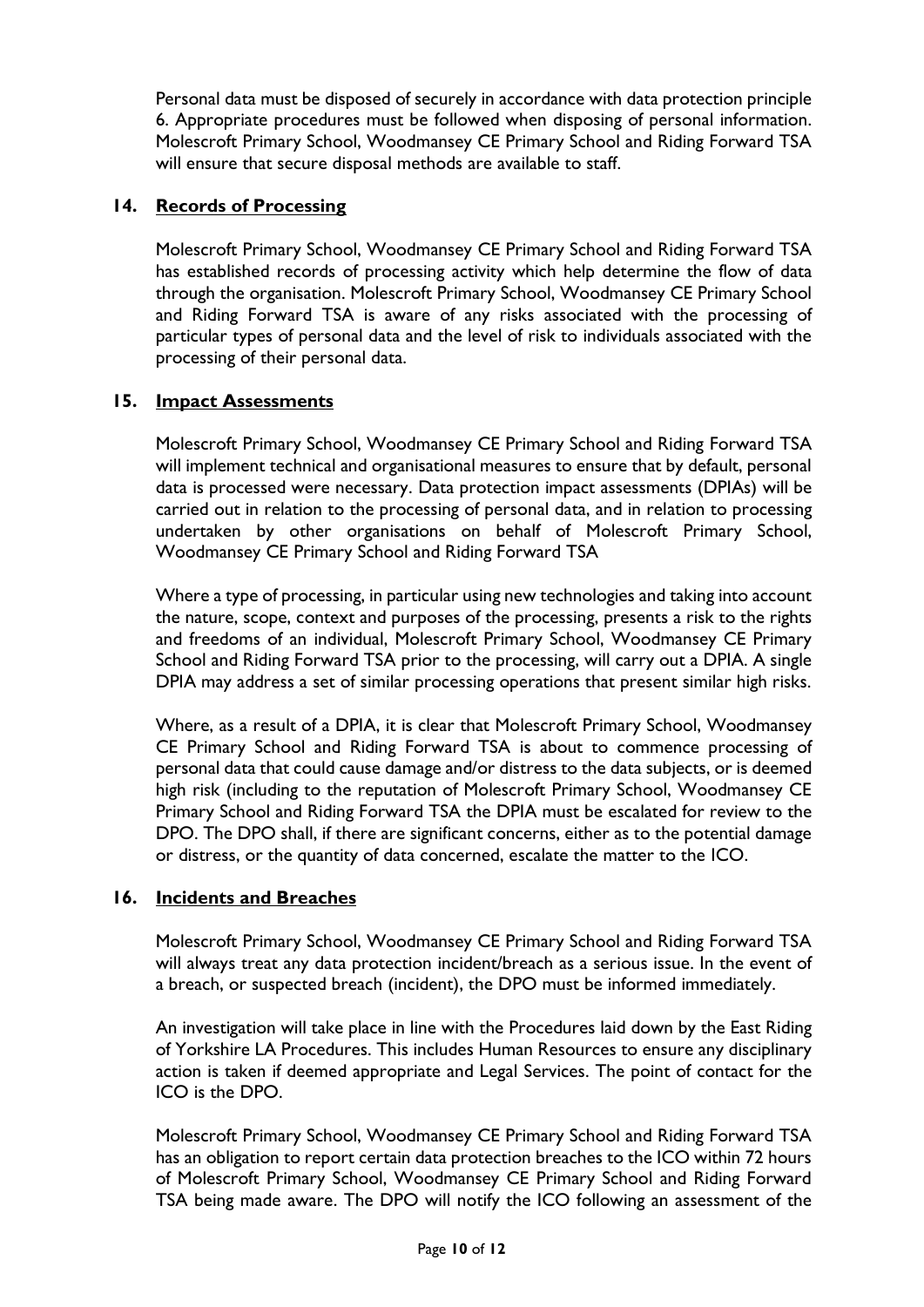breach. If required, the DPO will also arrange for the affected data subjects to be notified. Any data processors Molescroft Primary School, Woodmansey CE Primary School and Riding Forward TSA is working with are also required to report data protection breaches to the ICO, as well as cooperate with the ICO to resolve the issue. Data processors must also notify Molescroft Primary School, Woodmansey CE Primary School and Riding Forward TSA of any breach which affects Molescroft Primary School, Woodmansey CE Primary School and Riding Forward TSA personal information, within the 72 hour window.

The ICO has the authority to sanction significant financial penalties of up to 17.5 million or 4% of global turnover (fines in the UK will be based on the current exchange rate). Data processors also hold liability for data protection breaches.

Molescroft Primary School, Woodmansey CE Primary School and Riding Forward TSA recognises data subjects' right to compensation if they have suffered material or nonmaterial damage as a result of an infringement of data protection legislation. Any claim for compensation will be dealt with through Molescroft Primary School, Woodmansey CE Primary School and Riding Forward TSA normal procedures.

## **17. Training**

It is Molescroft Primary School, Woodmansey CE Primary School and Riding Forward TSA policy that all employees and processors who have access to Molescroft Primary School, Woodmansey CE Primary School and Riding Forward TSA personal data receive the appropriate training, in order to comply with data protection legislation. The Head Teacher will accordingly ensure that data protection training is available for staff.

Training in data protection matters should be provided before any access to personal data is permitted, and mandatory refresher training should be undertaken at intervals thereafter to maintain awareness. The Head Teacher is responsible for ensuring appropriate training has been undertaken, including for temporary or contracted staff.

Data protection training is a crucial element of staff awareness. All individuals need to be aware of their obligations relating to any personal data they process as part of their school duties. Failure to adhere to this policy can result in serious misconduct and lead to the prosecution of employees.

## **18. Risk Management**

As part of the Molescroft Primary School, Woodmansey CE Primary School and Riding Forward TSA policy approach to risk management, there are supporting procedures, which must be adhered to by all staff:

- Appropriate Policy Document.
- EG: Data Protection Request Procedure, Data Protection Breach Procedure, Data Protection Impact Assessment Procedure, Redaction Guidance, Clear Desk and Screen Guidance, Handling Personal Data Guidance, Privacy Notice and Consent Guidance, Processors and Contracts Guidance.